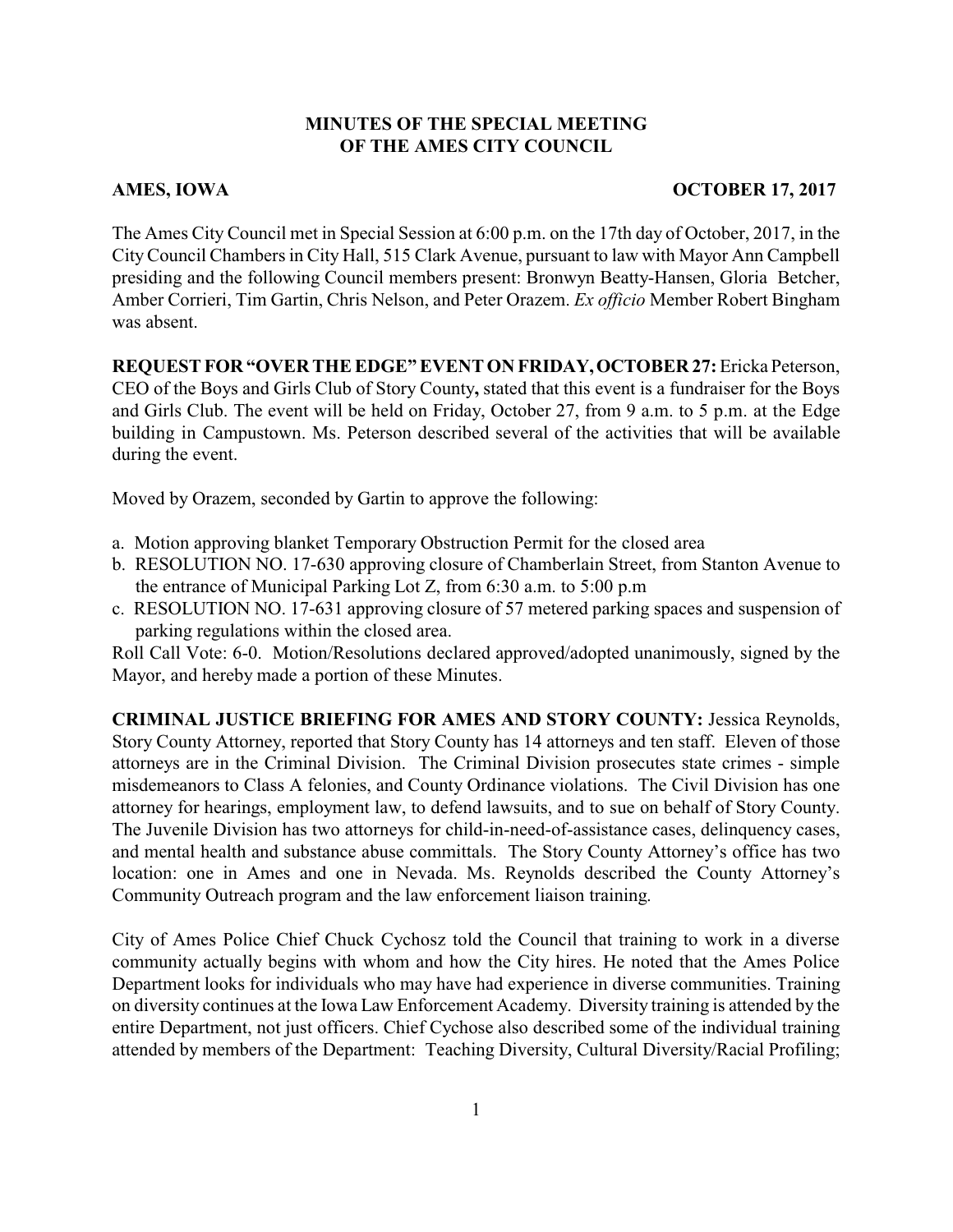Beyond Cultural Sensitivity; Community Conversations/Diversity Roundtable. Statistics were given on neighborhood quality-of-life complaints, e.g., parties and loud noise and trespassing.

Council Member Beatty-Hansen inquired whether the Crime-Free Housing program was having an effect on the trend. Chief Cychosz responded that Crime Free Housing started in 2009 as a certification process that looks at how housing is managed. More property managers are willing to include expectations and penalties into their leases. The Safe Neighborhoods initiative has also contributed to this success. According to the Chief, the Police Department also provides information to developers on what makes for safer living conditions. In addition, the Dean of Students from Iowa State is giving a call as a follow-up with students help to reinforce safe behavior. Chief Cychosz commented that Ames is trying to be on a path to that crime-free status.

Chief Cychosz stated that personal crimes (homicides, robberies, assaults, and abuse) also showed a pretty flat line. Generally investigators spend a lot of time working on these crimes. Many of those crimes have drugs and or alcohol involved. The action that is taken by the Police Department involves investigators, the DrugTask Force, SAT, DART, and Victim Witness support. Responsive teams, commitment to victim support, and partnering with the nurse examiner and the advocate are the driving forces. It was noted that the report did not include incidents that occur on campus.

Ms. Reynolds stated that her office treats domestic violence cases as a main priority. Studies have shown early intervention in these cases can possibly stop a murder. She commented that the law enforcement offices within the County collaborate as a team from the start of the investigation.

Mr. Cychosz advised that property crime, such as theft, burglary, or financial crimes, have stayed pretty much level. Efforts to take action on these crimes comes from the Drug Task Force, restitution/recovery, electronic resale monitoring, ID theft, scam alerts, and regional retail collaboration. It was noted by Chief Cychosz that the City Council put an ordinance in place requiring electronic resale monitoring, which stops using pawn shops to stolen goods to because the item will pop up on the tracker. However, ID theft is running ramped. There are tools the Police Department uses to help with this, but it is more and more difficult to keep personal information private. According to Chief Cychosz, the Police Department works with the University and community to get information out on scams that are going around.

Chief Cychosz commented that early intervention/contact with a police officer is the beginning of the process, not the end. The Police Department wants it to be a positive and life-changing experience. He noted that underage drinking is a prime opportunity for such intervention.

According to Chief Cychosz, the work of the City's Mental Health Advocate in responding to a crisis situations involves organizing services, connecting family members, and identifying community resources to help the individual live a normal life and avoid subsequent consequences. Early intervention with domestic violence happens when a police officer talks with people when a loud argument is happening, before it becomes violent. The drug crisis in Ames is methamphetamine. It is cheap and widely available. Opioid and heroin use is on the rise, but the biggest issue is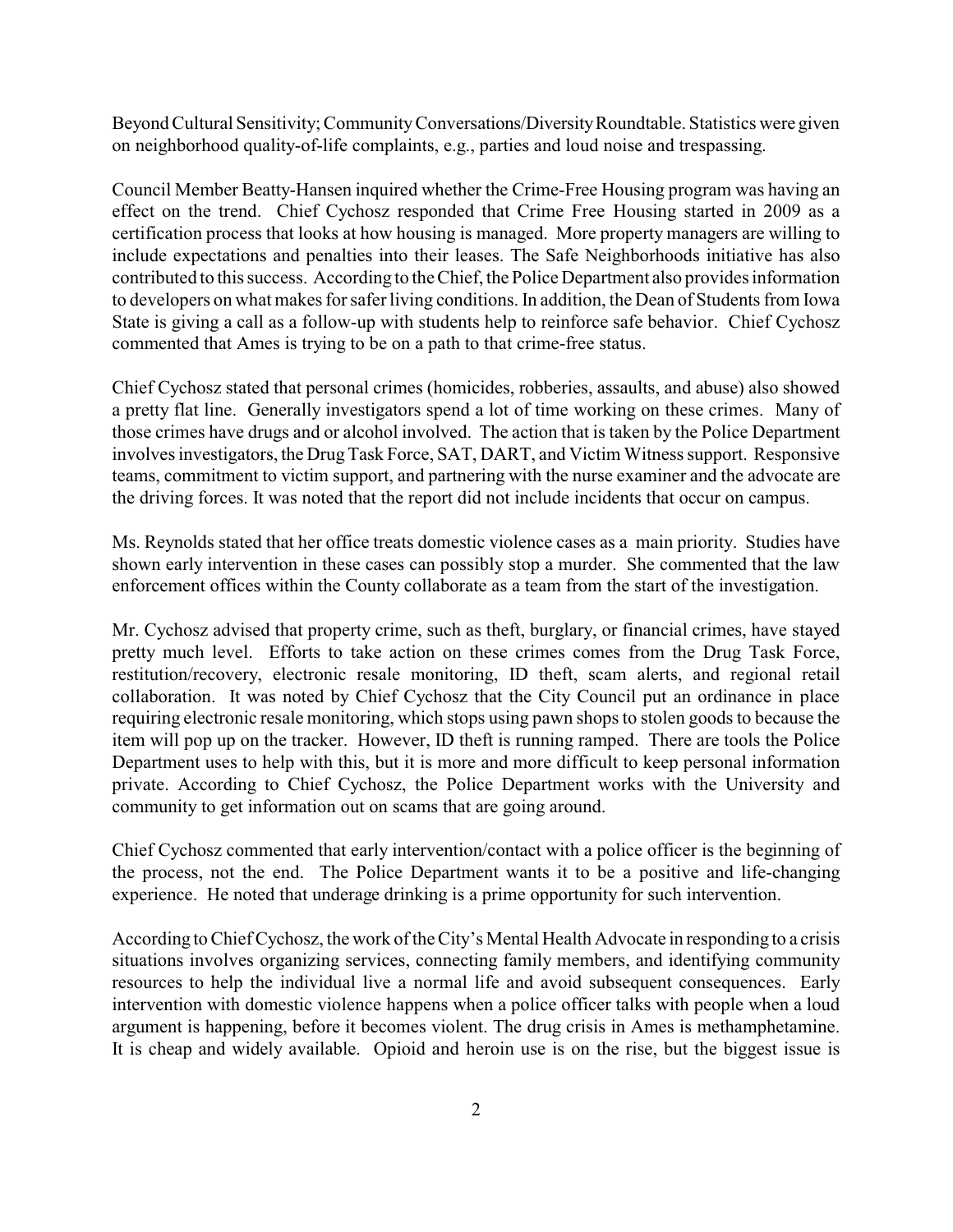methamphetamine. Council Member Gartin asked Chief Cychosz about his involvement with the Opioid Task Force. Chief Cychosz responded by saying the Task Force was organized by social service agencies and interested parties across the community. It was a collective thought to get together early and learn from other communities on what may be coming, so as to protect the community.

Ms. Reynolds added that methamphetamine is the County's biggest battle. It is important to provide drug treatment to those addicted as soon as possible. She said she has and will continue to apply for a grant from the Department of Justice for a drug court. Some drug courts have been used as a prison diversion program that has been highly effective. According to Ms. Reynolds, treatment up-front must occur to keep some crimes from happening.

Council Member Gartin asked Chief Cychosz about possible gang activity. Chief Cychosz responded that it does happen, but Ames does not have a big gang footprint to deal with. The Chief noted that all are affected by guns that are readily available to our young people.

Interim City Attorney Mark Lambert addressed the difference between the Ames City Attorney and Story County Attorney. He stated that it is similar, but the City Attorney prosecutes the simple misdemeanors and ordinance violations in the City. Mr. Lambert also stated that the City Attorney also tends to have more civil work. The two offices do work together frequently and have a positive working relationship.

Chief Cychosz advised that public events take a homeland security mentality to think like a Boston or Chicago. Ames is also home to federal and state research labs that must be protected. The Chief stated that there is a lot of planning, security analysis, and communication to develop response plans. Council Member Orazem asked about the coordination with the University since manypublic events are around the University. Chief Cychosz stated that there is a long history of the City working with the University. He pointed out that the City and the University has to share people for certain events to plan and manage for those events. Most of the time the County and University are a part of the plan. There is a strong partnership between the City and Iowa State University, which is highly valued.

Ms. Reynolds stated that there was a law change in 2009 that allowed County Attorney Offices to recover delinquent fines, victim restitution, and sheriff's fees. The Fines Recovery Program has deposited \$1,892,269.67 into StoryCounty's General Fund since the Program began in 2009. These funds benefits the crime victims because they get their restitution first; defendants are able to get on a monthly payment plan, and if compliant with the plan, the County Attorney can help reinstate their driver's license. It also benefits taxpayers because the money goes back to the County. The Truancy Task Force was created this year as a collaboration of the public schools, County Attorney's Office, Department of Human Services, and Juvenile Court System. As part of this Program, the team meets with the child and his or her family to prevent court actions for truancy. According to Ms. Reynolds, Story County has about one murder case a year. Oftentimes, there is a connection with drugs on those cases.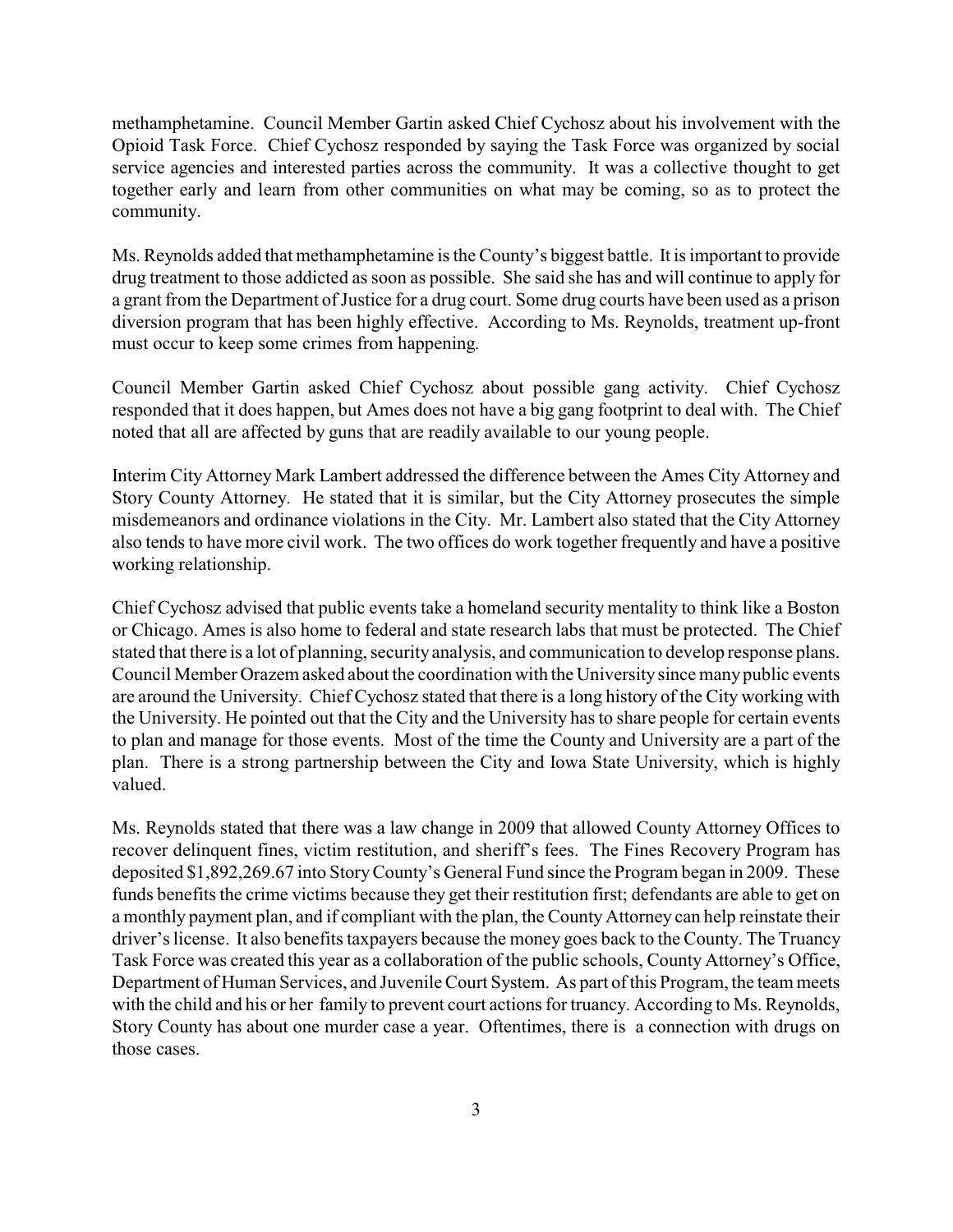Council Member Gartin inquired about recidivism. According to Chief Cychosz, the rate is highest the first year out of prison. He stated that research shows that after seven years, they are no more at risk to commit a crime than someone who has not been in prison. He also commented that people are less likely to commit a crime again if they have a job, sense of support, and a sense of local accountability (know their neighbors).

Mayor Campbell called a recess at 7:24 p.m.

The meeting reconvened at 7:29 p.m.

**STAFF REPORT ON DIGESTER GAS UTILIZATION AT WATER POLLUTION CONTROL FACILITY:**John Dunn, Director of Water and Pollution Control, said that the Council must determine if the sustainability benefits of continuing to generate electrical power from methane gas produced on-site ("co-generation") offsets the increased capital and operating expenses when compared to simply purchasing electricity from the rural electrical cooperative.

Randall Wirtz, Strand Associates, Inc., presented results of the study on co-generation. Two of the three existing engines were put in 1989 and the third one was put in 2003. Co-generation is used at the Treatment Plant. The previous Plant used cogeneration to offset, at times, nearly 100% of the electricity needed for the plant. When the most recent Plant was constructed in 1989, cogeneration was continued. With increased electricity demands on that facility, cogeneration has been offsetting approximately 15-20% of the electricity demand. There is no gas cleaning and those engines burn very "dirty gas." Today's engines require much cleaner gas. Instead of cleaning the gas, it has been decided to do more maintenance. The engines have costly maintenance due to necessary frequent oil changes and overhauls. Heat is critical to the operation and the engines need to operate to provide the heat. There is not a back-up boiler and two engines cannot operate simultaneously. The safety and control functions for the generators no longer operate properly on the engines. The engines normallylast 20 years. The existing High Strength Waste (HSW) Receiving Station requires improvements also and needs a lot of operation attention. The benefit of hauling waste to the digesters is the tipping fee revenue. High Strength Waste will produce more gas in the digester, which could double or triple the amount of gas produced, and that will produce more energy.

Council Member Orazem asked if there was a market to sell fats and oils. Mr. Wirtz responded that most material brought to the Plant usually is limited in value, but if it is high-quality grease waste there is a very big market for that.

According to Director Dunn, the goal of the study was to evaluate existing facilities and current gas production; estimate future loading and gas production; identify potential high strength waste sources; evaluate the potential to co-digest HSW to increase digester gas production; and develop and evaluate digester gas use alternatives under both future scenarios with or without HSW. High Strength Waste receiving equipment helps to take the trash that will travel to the digester and sift out the rock and the objectables so not to clog up the digester. Some facilities can be run 24-hours/day and seven days/week so that haulers can come at any time. There are card readers so it will know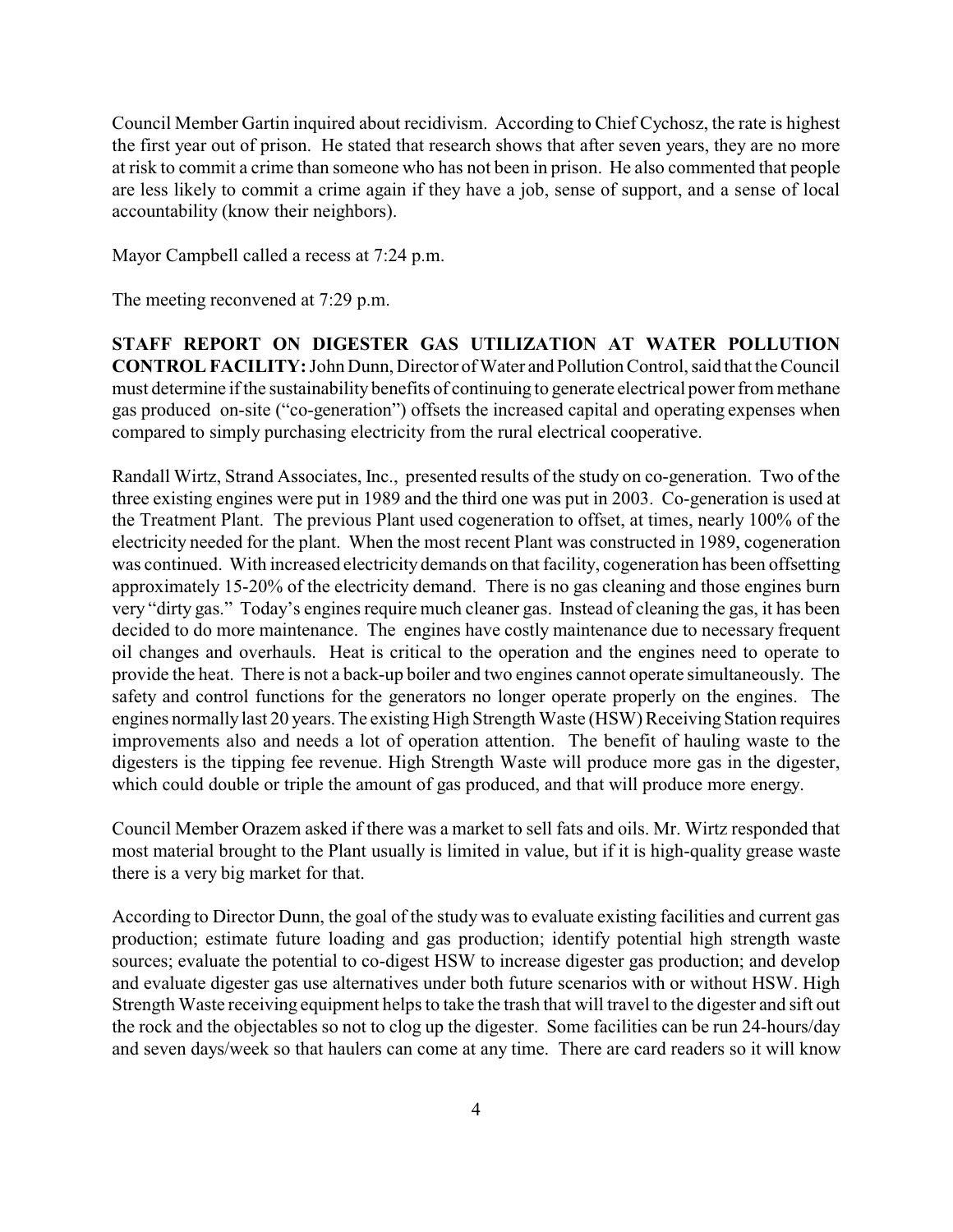who was there, who was discharging, and who was buying the discharge. To incorporate this, better access would be needed; just for the HSW Receiving/Storage Costs, it would be over \$1,000,000. It was noted that that is a lot of money, but there is more and more interest in the program, not only from local grease haulers, but outside entities also. When doing the study and talking with some haulers, many expressed interest because of the shorter haul distance.

Five alternatives were explained:

Alternative 1: Continue Using Existing Engines

Use MG  $#2$  and MG#3, need to use MG  $#1$  just as a backup. The generator control system will need to be upgraded due to safety issue. This will allow the operation of two engines to run simultaneously.

Alternative 2: Install One New Engine

- The City would continue with co-generation without a boiler. The new engine would replace MG #1. The new engine would need a lot cleaner gas, but would be more efficient, to where it would produce up to fifty percent more electricity.
- A new building or inclosure would be needed to house the gas cleaning equipment. Gas cleaning equipment doubles the cost of the project and doubles the maintenance requirement.

Alternative 3: Replace with Microturbines

• Microturbines are another way to produce heat instead of using the engines. Microturbines do need even cleaner gas than the new engines and will also need an inclosed area with a roof over it.

Alternative 4: Discontinue Co-generation and produce pipeline quality gas

- The City would need to clean the gas all the way up to natural gas that could be injected into the pipeline. The City of Ames gas flow is not where it needs to be to do this in full measure. There maybe a possibility in five years if HSW program takes off. The City would then have the gas production to do it.
- There is Green energy, that is very valuable gas, but very expensive to create. A pipeline would need to be built to connect to the HSW. Green energy is twenty times more valuable than natural gas, but if only producing a little bit of the green energy the capital cost associated is way too much. There is also no guarantee this will stay in affect past 2022.

Alternative 5a: Replace Engines with Boiler and/or Co-generation

• Boilers operate using both natural gas and digester gas to provide heat for the digesters. This alternative does not require costly gas treatment. It could use the gas as it was produced. The boilers would fit inside the rooms, so no building cost.

Alternative 5b: Existing Engines with Backup Boiler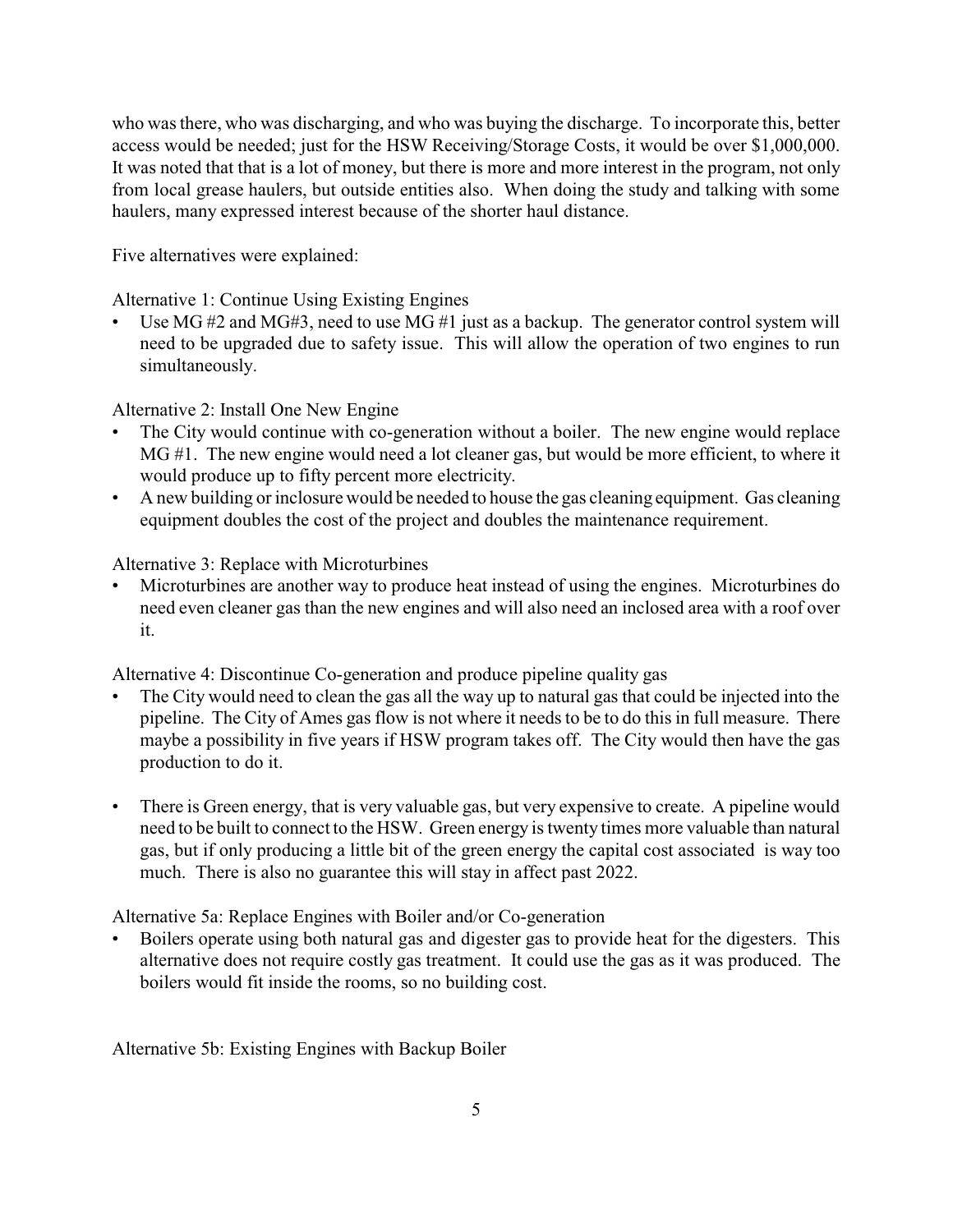This alternative would be to replace MG #1 with a boiler and keep the other two existing engines. The City would be able to use those two engines as much or as little as it chooses. Gas treatment would not be needed, but a new control system would be needed.

Alternative 5c: One New Boiler and One New Engine

This alternative will need to have the cleaner gas and the gas cleaning system.

Mr. Wirtz stated the cheapest way to do things now is to keep doing what the City is doing and just replace the controls, which is about \$800,000. This does not include the High Strength Waste. Council Member Orazem wanted to clarify that the maintenance costs would steadily increase and was concerned about potential upscale costs. Mr. Wirtz responded that the maintenance costs would continue to rise, but an increase was factored in in the calculations.

The next option was to do away with the engines and put in two new boilers; this would be a cost of \$1.2 million dollars. This would actually be the cheapest over a 20-year period because the operating cost and maintenance cost would be lower. If the City were to add the HSW, it would be a total of about \$2.1 million. Council Member Gartin asked how long it would be before seeing a return on investment. Mr. Wirtz replied that with a direct payback it would be in about ten years with a return of possibly \$1.4 million.

Council Member Nelson inquired about the sustainability difference between option 5a and 5b. Mr. Wirtz responded that 5a is only using the amount of gas needed for the digesters, which is only about 40 - 50%, and 5b would use all of the gas for some beneficial use.

Council Member Gartin asked about best practices or trends of other communities the size of Ames. Mr. Wirtz stated that Ames is on the very bottom lip for the size of community for co-generation to be viable. Plants smaller may do HSW for the revenue of the tipping fee. The City of Ames does have a lot of digester capacity and low land cost of sludge, which is cost-effective.

Recommendations were described based on certain factors:

If Green Electricity Is Not Paramount:

- Implement Alternative 5a, with boilers only.
	- Lowest total present worth cost with and without HSW
	- Highest non-monetary score (operational complexity, expandability, sustainability, air emissions, and constructability)
	- \$1.3 million without HSW
- The City could consider bringing in HSW. Implement minor upgrades to receiving facility and evaluate before putting in a large amount of capital improvement funds. Make sure that the program is sustainable in 2-3 years.

If Green Is Paramount: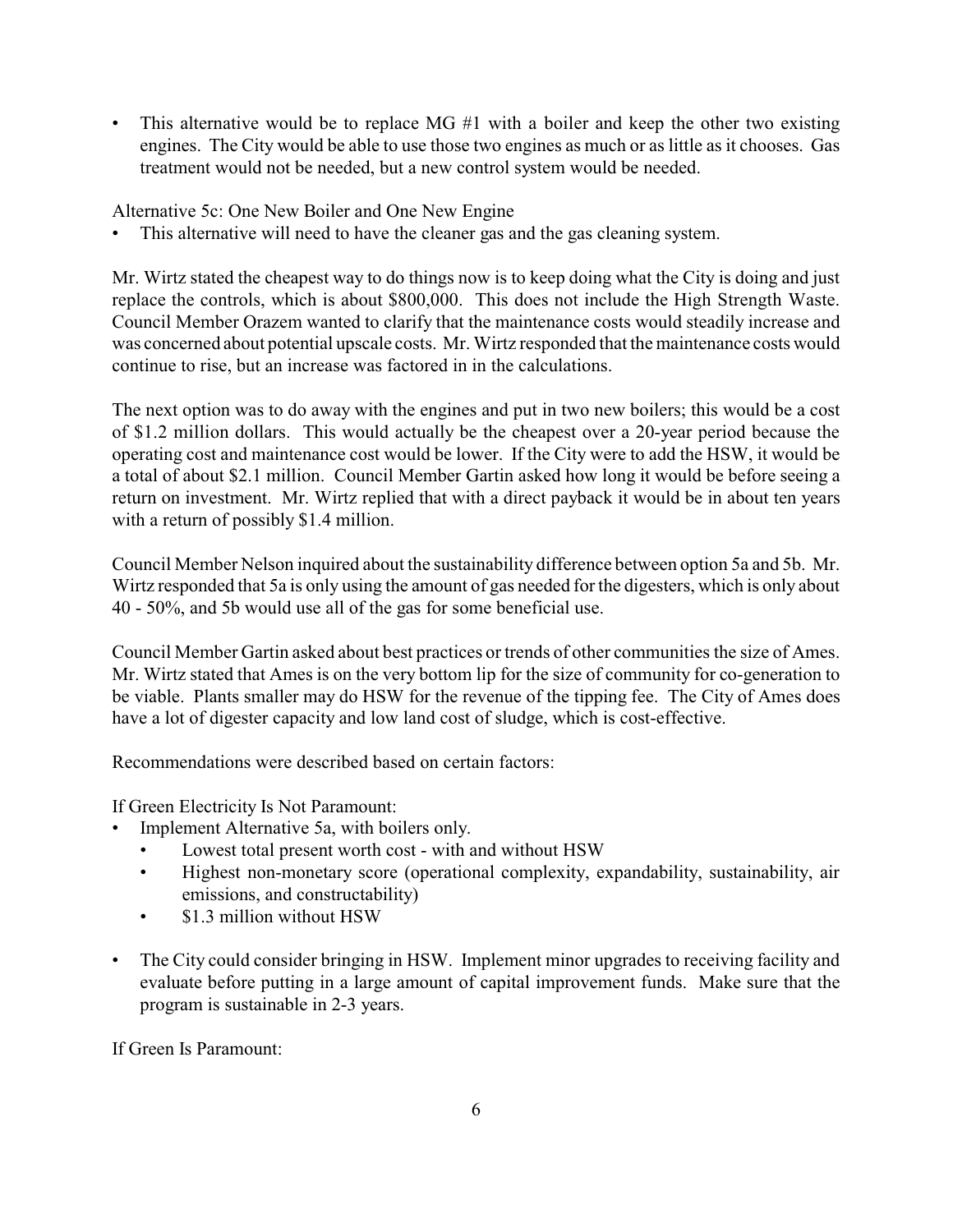• Alternative 5b initially, which is working with existing co-generation and putting in a new backup boiler. This will improve the reliability and provide time to prove HSW program and gas production. The cost of the project would be around \$1.5 million. If the program is successful the City could move to Alternative C.

Director Dunn stated that staff was seeking direction from the City Council to choose one of the following paths:

- Replace the methane engines entirely with boilers to supply the necessary heat, but no electricity for the plant (\$1.25 million) or
- Choose a path that includes co-generation supplying both the heat and electricity for the plant at higher cost (\$3.1 million).
- Choose a short-term path that splits the difference, staying with co-generation in the shortterm, essentially "buying time" to see how the economics might change over the next few years.

Council Member Betcher shared that she was concerned about the air emissions. Mr. Dunn explained that if the Council were to choose option 5a, that would only mean that the City would not be generating electricity at the facility, but the City would have to buy electricity from some place else. Essentially, the City's air emission may improve, but someone else will have to generate emissions on the City's behalf. It is not improving the emissions, just changing who generates them.

Council Member Gartin asked about staff implications. Mr. Dunn responded that it would depend on how much waste the City would receive and the type of waste. There is a possibility that the City would need to spend the capital improvement moneyto avoid putting on additional staff to "babysit" a system like that.

Council Member Orazem wanted to know more about the potential for HSW between Options 5a and 5b, and how they would compare 20 years from now. Council Member Beatty-Hansen clarified that Alternative 5b would still be generating electricity and that is where the HSW makes the savings. The boilers will eventuallymax out in their effectiveness. Mr. Wirtz clarified that only one boiler and a backup would be needed. If the City were to go with the boiler-only option and bring in a lot of HSW, that would just flare more gas.

Council Member Gartin asked about safetybetween the two options. Mr. Wirtz did not believe there was a difference. Christina Murphy, Assistant Water & Pollution Control Director, stated as long the City addresses the switch gear and controls problem, it would put the City on better footing. She also noted that the City is addressing the new Code requirements as it goes through the Capital Improvements Plan.

Moved by Beatty-Hansen, seconded by Orazem, direct staff to pursue Alternative 5b. Vote on Motion: 6-0. Motion declared carried unanimously.

## **STAFF REPORT ON PROPOSED REVISIONS TO CHAPTER 28 DIVISIONS II AND III**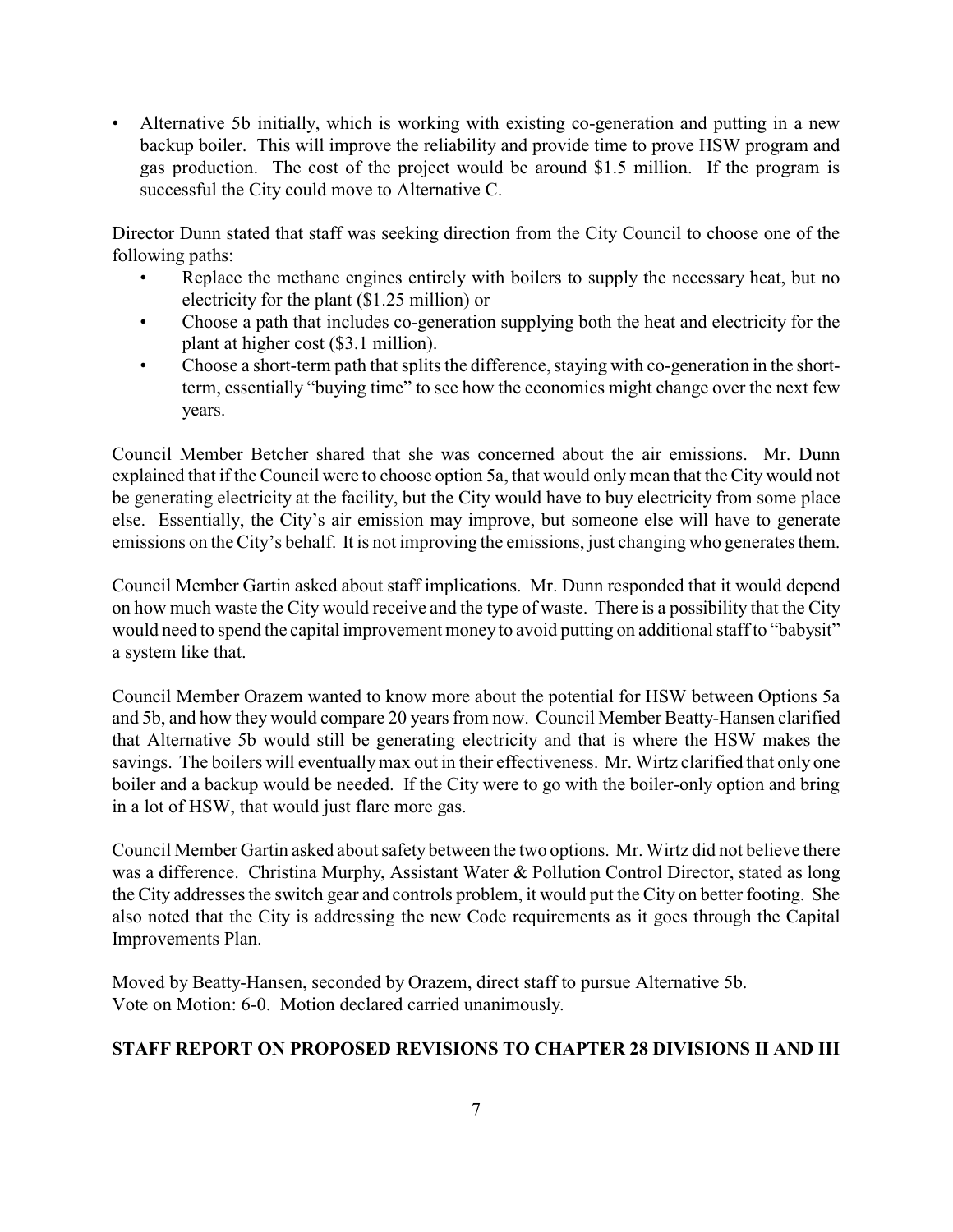**AND APPENDIX N:** According to Director Dunn, this presentation is informational only. He commented that if the Council is comfortable with the proposed changes, no action will be needed at this meeting. Staff will bring the Chapter 28 changes and small change to Appendix N to the City Council in ordinance form on October 24 for the first of three readings. There were a couple changes related to the Industrial Pretreatment Program US EPA that staff asked to have added to the Code and adopted by December 15. Director Dunn; David Blumer, Supervisor for the Water Meter Division; Justin Albrecht, Environmental Specialist, and Assistant Director Murphy gave the presentation on the Chapter 28 revisions.

**STAFF REPORT ON PROPOSED REVISION TO INDUSTRIAL PRETREATMENT PROGRAM DOCUMENT:** Environmental Specialist Albrecht presented information on the revisions to the Industrial Pretreatment Program. He stated that all communities with wastewater treatment facilities designed to receive more than five million gallons-per-day of wastewater flow must implement an industrial pretreatment program consistent with the federal requirements. The goals of the Program are to protect water and pollution control facilities, the personnel working in those facilities, the environment, and to ensure that the City remains in compliance with the NPDES permit. Mr. Albrecht explained the reasons for the revisions. The previous versions are outdated and no longer aligned with current practices. The EPA audit that took place a year ago identified a couple of areas that needed attention. The City also had an outdated enforcement plan and did not require all industrial users to perform self-monitoring of their waste water discharge. According to Mr. Albrecht, the City's Industrial Pretreatment Program has been completely revised so that it mirrors that of a model provided by the Environmental Protection Agency and include suggestions from the recent audit. He also noted that the City was specifically asked to update the Enforcement Response Plan to reflect the Streamlining regulation changes made in 2010. The EPA had requested that the Program authorize the use of the Best Management Practices Permits that the City has issued in lieu of regular monitoring. The City has also implemented a Memorandum of Understandingwith Iowa State University Research Park in order to better track new industries coming into the Park. Other updates include clarification of instances when two labs analyze a sample for the same parameter and how it should be handled should any parameters exceed an industries' pretreatment permit. Staff also clarified the requirement for industries to use a certified lab for analysis.

Council Member Gartin asked how manycustomers the revision will affect. Mr. Albrecht responded that there were eight to ten customers with about 14 Permits.

Karla Tebben, Environmental Protection Specialist for National Centers for Animal Health, 6201 North Fork Road, Ames, expressed that her agency had concerns with the Permits. Council Member Gartin asked Ms. Tebben what her concerns were, and Ms. Tebben responded that confidentiality concerns, security concerns (that people should not be able to get a hold of their maps), with the revision those could be given to whoever requests. Ms. Tebben added that a letter will be sent to the City Council with more concerns; after which, they are hoping to have some kind of dialogue.

Mr. Dunn stated that the way the Pretreatment Program addresses handling of confidential information is consistent with how the City handles any public record request. If someone indicates